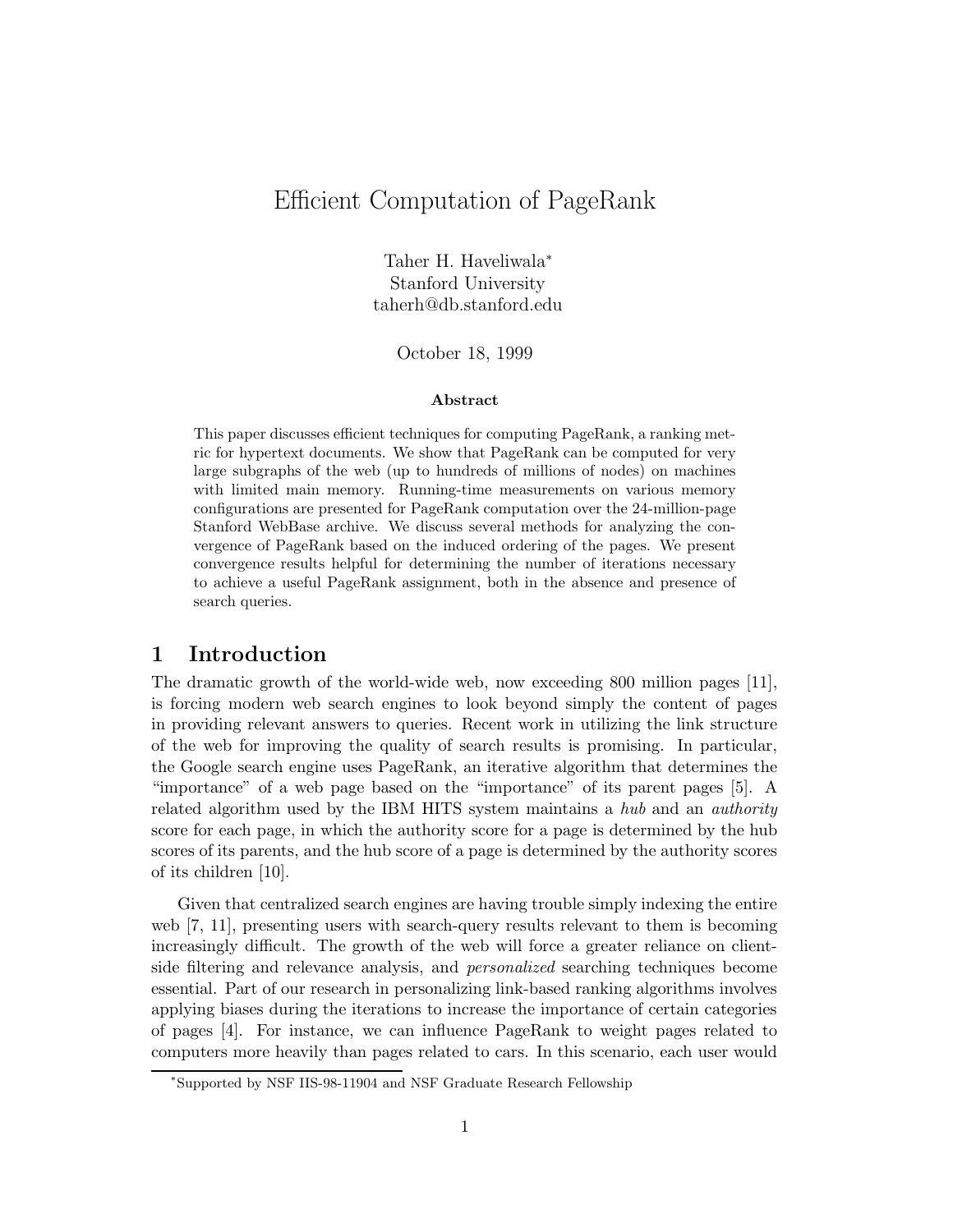be expected to run PageRank biased with their personalization profile on their own personal machines, with the necessary link structure provided to them on inexpensive media such as DVD-ROM. Reducing the running times and memory requirements of personalized ranking algorithms is essential.

After reviewing the PageRank algorithm  $[4, 5]$  in Section 2, we discuss the various aspects of its running time, and show that it can be computed efficiently:

- We describe an implementation, using the principle underlying the block nestedloops-join strategy, that efficiently controls the cost per iteration even in low memory environments (Section 3)
- We empirically show that single-precision rank values are sufficient for the computation (Section 4)
- We investigate techniques for determining the number of iterations required to yield a useful PageRank assignment. We present convergence results using several metrics that are useful when the induced ordering on pages, rather than the PageRank value itself, is considered. We investigate the convergence of the globally induced ordering, as well as the ordering induced over specific search results (Section 5)

By showing that a useful ranking can be computed for large web subgraphs in as little as an hour, with only modest main-memory requirements, the potential for personalization is made clear.

# 2 Review of PageRank

First let us review the motivation behind PageRank [5]. The essential idea is that if page u has a link to page v, then the author of u is implicitly conferring some importance to page v. How much importance does u confer? Let  $N_u$  be the outdegree of page u, and let  $Rank(p)$  represent the importance (i.e., PageRank) of page p. Then the link  $(u, v)$  confers  $Rank(u)/N_u$  units of rank to v. This simple idea leads to the following fixpoint computation that yields the rank vector  $Rank^*$  over all of the pages on the web. If N is the number of pages, assign all pages the initial value  $1/N$ . Let  $B_v$  represent the set of pages pointing to v. In each iteration, propagate the ranks as follows:<sup>1</sup>

$$
\forall_{v} Rank_{i+1}(v) = \sum_{u \in B_{v}} Rank_{i}(u)/N_{u}
$$

We continue the iterations until Rank stabilizes to within some threshold. The final vector Rank<sup>∗</sup> contains the PageRank vector over the web. This vector is computed only once after each crawl of the web; the values can then be used to influence the ranking of search results [2].

The process can also be expressed as the following eigenvector calculation, providing useful insight into PageRank. Let  $M$  be the square, stochastic matrix corresponding to the directed graph  $G$  of the web, assuming all nodes in  $G$  have at least

<sup>&</sup>lt;sup>1</sup>Note that for  $u \in B_v$ , the edge  $(u, v)$  guarantees  $N_u \geq 1$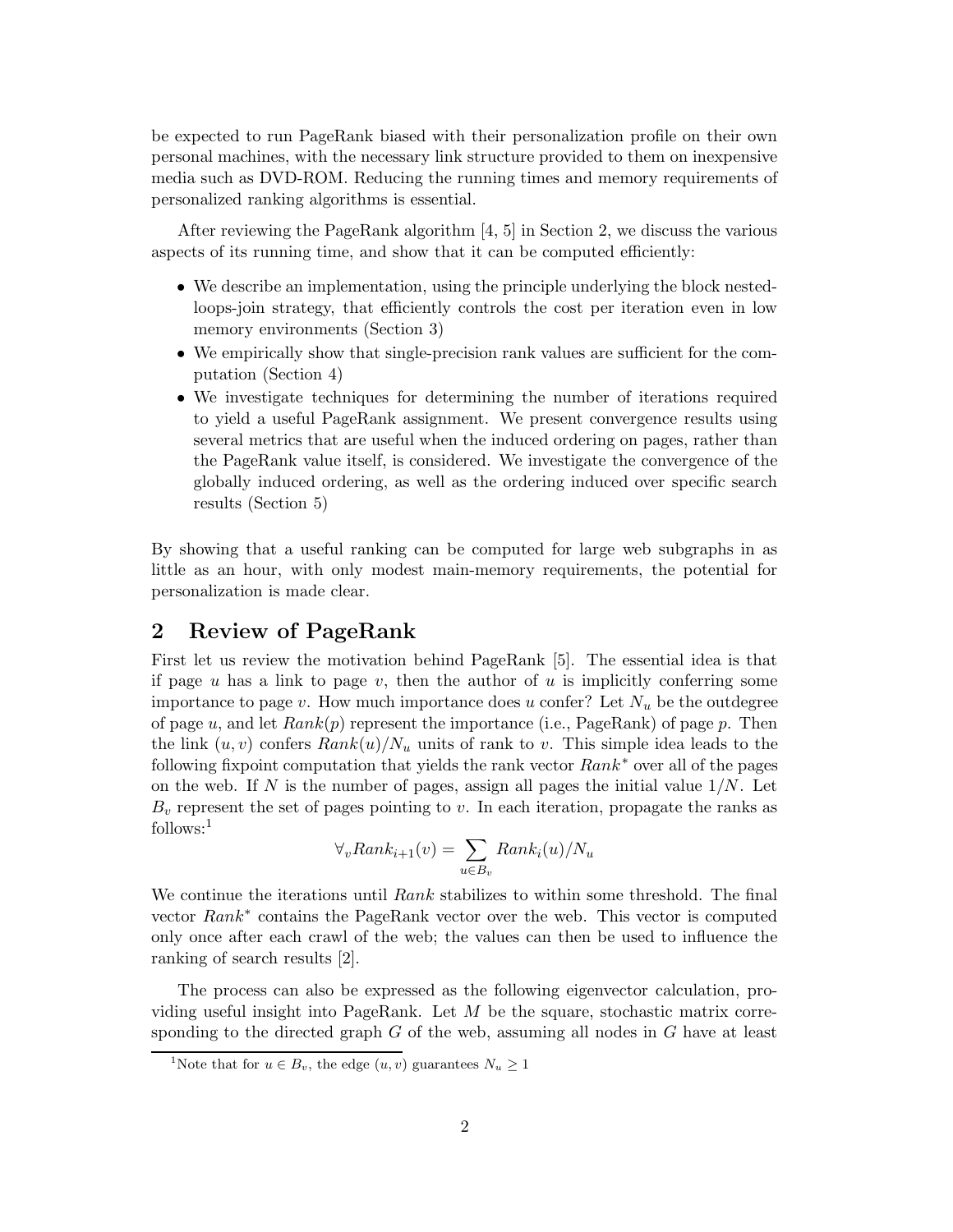one outgoing edge. If there is a link from page  $j$  to page  $i$ , then let the matrix entry  $m_{ij}$  have the value  $1/N_i$ . Let all other entries have the value 0. One iteration of the previous fixpoint computation corresponds to the matrix-vector multiplication  $M \times Rank$ . Repeatedly multiplying Rank by M yields the dominant eigenvector  $Rank^*$  of the matrix M. Because M corresponds to the stochastic transition matrix over the graph G, PageRank can be viewed as the stationary probability distribution over pages induced by a random walk on the web.

We can measure the convergence of the iterations using the *Residual* vector. Because  $M$  is stochastic (i.e., the entries in each column sum to 1), the dominant eigenvalue of M is 1. Thus the PageRank vector  $Rank^*$ , the dominant eigenvector of M, has eigenvalue 1, leading to the equality  $M \times Rank^* = Rank^*$ . We can use the deviation from this equality for some other vector as an error estimate. For some intermediate vector  $Rank_i$ , let  $Residual_i = M \times Rank_i - Rank_i$ . Equivalently, because multiplication by M is an iteration step, we have  $Residual_i = Rank_{i+1} - Rank_i$ . We can treat  $||Residual_i||$  as an indicator for how well  $Rank_i$  approximates  $Rank^*$ . We expect  $\vert\vert Residual_i\vert\vert$  to tend to zero after an adequate number of iterations.

We now address several issues regarding the computation. We previously made the assumption that each node in  $G$  has at least one outgoing edge. To enforce this assumption, we can iteratively remove nodes in  $G$  that have outdegree 0. Alternatively, we can conceptually add a complete set of outgoing edges to any node with outdegree 0. Another caveat is that the convergence of PageRank is guaranteed only if M is irreducible (i.e., G is strongly connected) and aperiodic [12]. The latter is guaranteed in practice for the web, while the former is true if we add a dampening factor to the rank propagation. We can define a new matrix  $M'$  in which we add transition edges of probability  $\frac{1-c}{N}$  between every pair of nodes in G:

$$
M' = cM + (1 - c) \times \left[\frac{1}{N}\right]_{N \times N}
$$

This modification improves the quality of PageRank by introducing a decay factor which limits the effect of rank  $sinks$  [4], in addition to guaranteeing convergence to a unique rank vector. For the above modification to  $M$ , an iteration of PageRank can be expressed as follows:<sup>2</sup>

$$
M' \times Rank = cM \times Rank + (1 - c) \times \left[\frac{1}{N}\right]_{N \times 1}
$$

We can bias PageRank to weight certain categories of pages by replacing the uniform vector  $\left[\frac{1}{N}\right]$  $\frac{1}{N}$ , with the nonuniform  $N \times 1$  personalization vector  $\vec{p}$  as discussed in [4]. In terms of the random-walk model of PageRank, the personalization vector represents the addition of a complete set of transition edges where the probability of edge  $(u, v)$ is given by  $(1 - c) \times p_v$ . Although the matrix M' that results from the modifications discussed above is not sparse, we never need to store it explicitly. We need only the ability to evaluate  $M' \times Rank$  efficiently.

<sup>&</sup>lt;sup>2</sup>This equality makes use of the fact that  $||Rank||_1 = 1$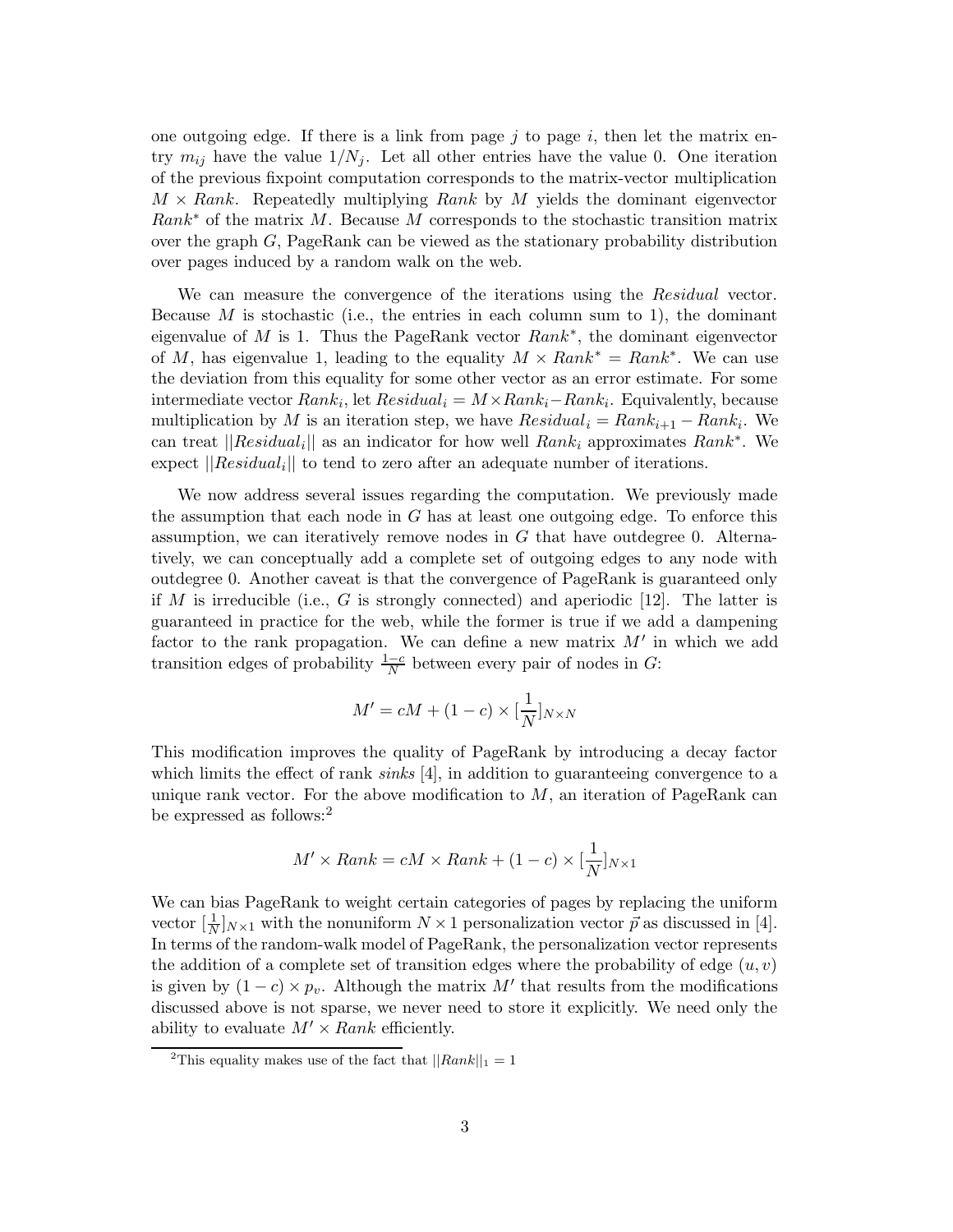### 3 Efficient Memory Usage

If we momentarily ignore the scale of the web, the implementation of PageRank is very simple. The sheer scale of the web, however, requires much greater care in the use of data structures. We will begin with a detailed discussion of a naive implementation, during which we will clarify the size of the datasets. The naive algorithm is useful for gaining a clear understanding of matrix-vector multiplication in the specific context of PageRank. We will then present an efficient version of the algorithm, reminiscent of the block nested-loops-join algorithm, that substantially lowers the main memory requirements. Similar strategies for fast in-memory matrix-vector multiplies are commonly used in the scientific computing community for improving caching behavior [9, 14]. As we are dealing with massive web repositories in which the data structures are measured in gigabytes and are stored on disk, we will take a more i/o-centric approach in presenting the algorithm and its cost analysis. Empirical timing results for both the naive and block-based approaches are presented.

#### 3.1 The Naive Technique

The Stanford WebBase, our local repository of the web, currently contains roughly 25 million pages. There are over 81 million urls in the link graph, including urls that were not themselves crawled, but exist in the bodies of crawled pages. For our experiments, we first used a preprocessing step that removed dangling pages, meaning pages with no children. Starting with the 81-million-node graph, all nodes with outdegree 0 were removed. The step was repeated once more on the resulting graph, yielding a subgraph with close to 19 million nodes. This process was needed since the original graph is a truncated snapshot of the web with many dangling nodes. Nodes with no outgoing links pointing back to the crawled subgraph can adversely affect the PageRank assignment, as mentioned in Section 2. The node id's were assigned consecutively from 0 to 18,922,290. The link structure for the final graph, referred to as Links, is stored on disk in a binary format, illustrated textually in Figure 1. The source-id and each of the destination-id's are stored as 32-bit integers.

| Source Node<br>$(32 \text{ bit id})$ | Out Degree<br>(16 bit integer) | <b>Destination Nodes</b><br>(series of 32-bit id's) |
|--------------------------------------|--------------------------------|-----------------------------------------------------|
|                                      |                                | 12, 26, 58, 94                                      |
|                                      |                                | 15, 56, 81                                          |
|                                      |                                | 9, 10, 38, 45, 78                                   |
|                                      |                                |                                                     |

Figure 1: The Link Structure

The outdegree is stored as a 16-bit integer. The size of the link structure, after the preprocessing steps mentioned above, is 1.01 GB, and is assumed to exceed the size of main memory.

The setup for the naive PageRank implementation is as follows. We create two arrays of floating point values representing the rank vectors, called Source and Dest, as conceptually shown in the matrix-vector multiplication given in Figure 2. Each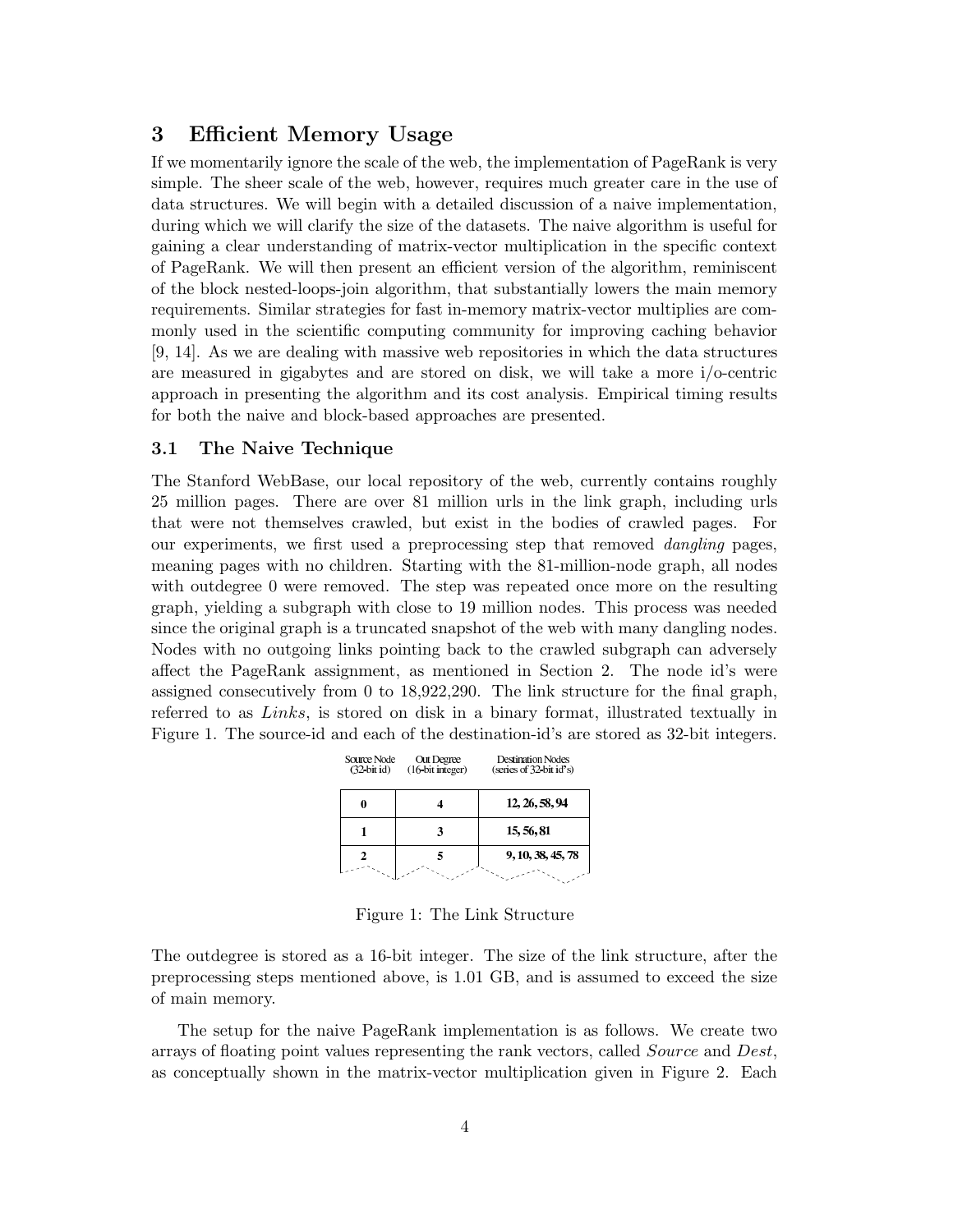

Figure 2: The Rank Vectors

vector has  $N$  entries, where  $N$  is the number of nodes in our web graph. In our experiment,  $N$  was 18,922,290. The rank values for iteration  $i$  are held in Source, and the rank values for iteration  $i+1$  are constructed in *Dest*. Using single-precision values, these arrays for our particular graph have a combined size of over 150 MB. The iteration steps can be expressed as follows (where c is the dampening factor):

 $\forall sSource[s] = 1/N$ while(*residual*  $> \tau$ ) {  $\forall_d Dest[d] = 0$ while(not  $Links.eof()$ ) {  $Links.read(source, n, dest_1, dest_2, ..., dest_n)$ for  $j = 1 \ldots n$  $Dest[dest_i] = Dest[dest_i] + Source[source]/n$ }  $\forall_d Dest[d] = c \times Dest[d] + \frac{1-c}{N}$  /\* dampening or personalization\*/  $residual = ||Source - Dest||$  /\* recompute only every few iterations \*/  $Source = Dest$ }

We make successive passes over  $Links$ , using the current rank values, held in  $Source$ , to compute the next rank values, held in Dest. We can stop when the norm of the difference between Source and Dest reaches some threshold, or alternatively after a prechosen number of iterations. Assuming main memory is large enough to hold Source and Dest, the i/o cost for each iteration of the above implementation is given by:

$$
C = |Links|
$$

If main memory is large enough to hold only the Dest array, and we assume that the link structure is sorted on the source field, the i/o cost is given by:

$$
C = |Source| + |Dest| + |Links|
$$

Source needs to be sequentially read from disk during the rank propagation step, and Dest needs to be written to disk to serve as the Source vector for the subsequent iteration.

Although many machines may have enough main memory to hold these arrays, a larger crawl with 50 to 100 million pages clearly will result in rank vectors that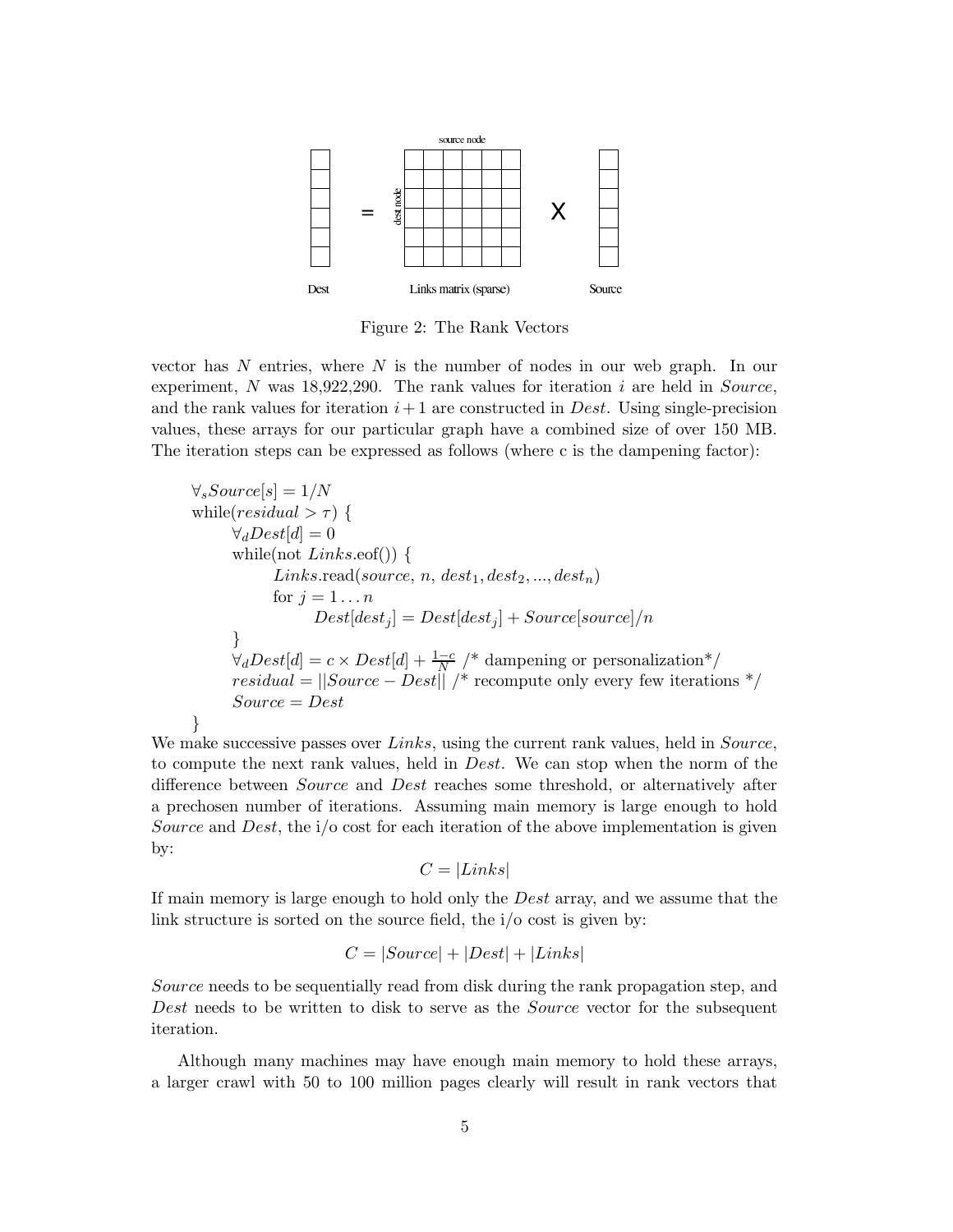exceed the main memory of most computers. Considering that the publicly indexable web now contains roughly 800 million pages [11], the naive approach is infeasible for large subgraphs of the web. As mentioned above, if the link structure is sorted on the source field, the accesses on Source will be sequential, and will not pose a problem. However, the random access pattern on the Dest array leads the working set of this implementation to equal the size of the Dest array. If the main memory cannot accommodate the Dest array, the running time will increase dramatically and the above cost analysis becomes invalid.

#### 3.2 The Block-Based Strategy

There is a similarity between an iteration of PageRank and the relational join operator. Let the children of node source in the structure Links be represented by CHILDREN(source,Links). If we consider the two rank arrays Source and Dest as relations, an iteration of PageRank is performing a join in which each entry source of Source joins with each entry dest of Dest if dest  $\in CHILDREN(source, Links)$ . Instead of adjoining fields of two tuples, however, we are adding in the (scaled) value of the Source entry to the Dest entry.

Although the analogy is not exact, the core technique used by the block-oriented join strategy can be used to control the working set of the PageRank algorithm as well. We will partition the Dest array, the cause of the large working set, into  $\beta$  blocks each of size  $D$  pages, as illustrated in Figure 3. If  $P$  represents the size of main memory



Figure 3: Blocked Multiplication

in physical memory pages, then we require  $D \leq P-2$ , since we must leave input buffers for reading in Source and Links. The links file Links must be rearranged to reflect this setup. We partition Links into β links files  $Links_0, \ldots, Links_{\beta-1}$ , such that the *destinations* field in  $Links_i$  contains only those nodes dest such that  $\beta \times i \leq dest < \beta \times (i + 1)$ . In other words, the outgoing links of a node are bucketed according to the range that the identifier of the destination page falls into. The partitioning of the links of Figure 1 for the case of three blocks is shown in Figure 4.

This partitioning scheme obeys the equality:

$$
CHILDREN(source, Links) = \bigcup_i CHILDREN(source, Links_i)
$$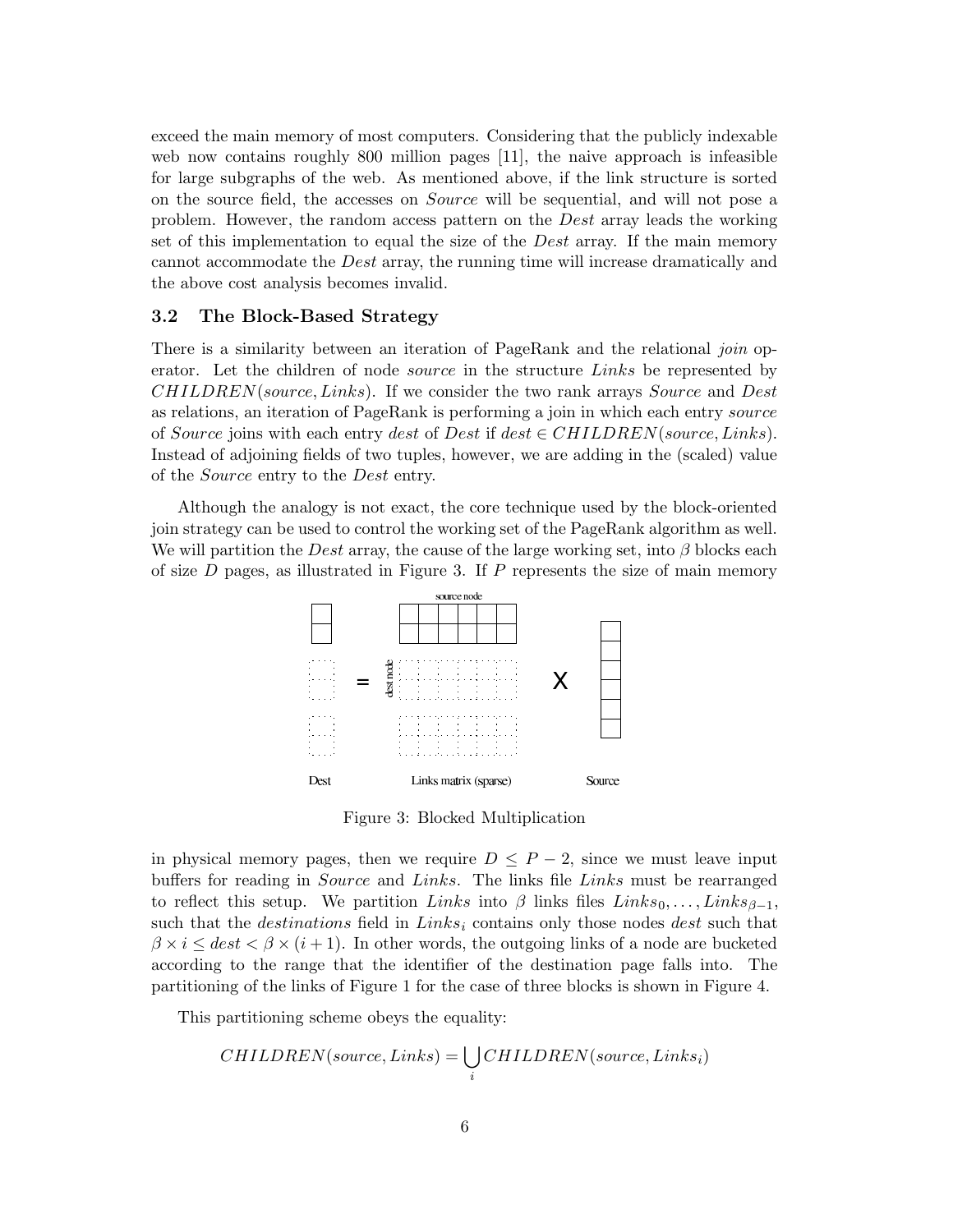

Links Bucket 3 ( $64 \Leftarrow$  dest < 96)

 $\overline{1}$ 

 $\overline{78}$ 

 $\overline{2}$ 

Figure 4: Partitioned Link File

Note that  $\sum |Links_i| > |Links|$  because of the extra overhead caused by the redundant storage of the source node and outdegree entries in each of the partitions. The block-oriented algorithm proceeds as follows:

$$
\forall_{s}Source[s] = 1/N
$$
\nwhile  $(residual > \tau)$  {\n for  $i = 0... \beta - 1$  {\n  $\forall_{d}Dest_i[d] = 0$ \n while (not *Links<sub>i</sub>*.eeof()) {\n *Links<sub>i</sub>*.read(*source*, n, k, dest1, dest2, ..., destk)\n for  $j = 1...k$ \n  $Dest_i[dest_j] = Dest_i[dest_j] + Source[source]/n$ \n }\n  $\forall_{d}Dest_i[d] = c \times Dest_i[d] + \frac{1-c}{N}$  \* damping or personalization \*/\n Write  $Dest_i$  to disk\n }\n }  
\n residue1 = ||Source - Dest|| /\* recompute only every few iterations \*/\n Source = Dest\n}

Because  $Links_i$  is sorted on the *source* field, each pass through  $Links_i$  requires only one sequential pass through Source. The working set of this algorithm is exactly P by design, so no swapping occurs. Define  $\epsilon$  to be such that the equality  $\sum_i |Links_i| = |Links| \times (1+\epsilon)$  is satisfied. The cost of this approach is then given by:

$$
C = \beta \times |Source| + |Dest| + |Links| \times (1 + \epsilon)
$$

In practice,  $\epsilon$  is reasonably small, as shown in Figure 7. The other cost introduced by the partitioning scheme is the need to make  $\beta$  passes over the *Source* array. However, since in practice we have  $|Links| > 5 \times |Source|$ , this additional overhead is reasonable. Note that computing the residual during every iteration would require an additional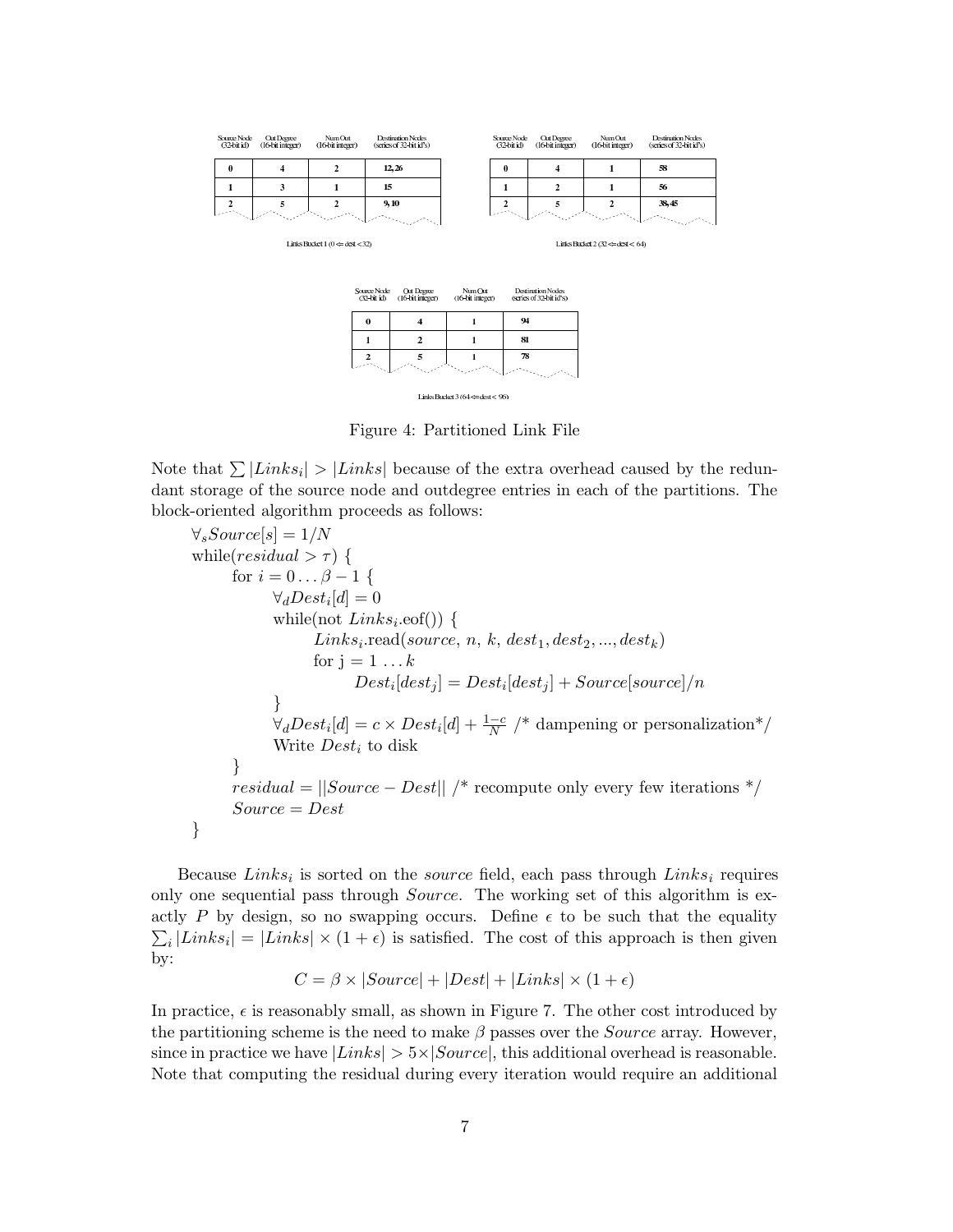pass over Source, which is not included in the above cost analysis. We can largely avoid this cost by computing the residual only at fixed intervals.

If we had stored the links in transpose format, in which each entry contained a node and a list of parent nodes, then the above algorithm would remain essentially the same, except that we would break the *Source* array into  $\beta$  blocks, and make multiple passes over the Dest array. We would successively load in blocks of Source, and fully distribute its rank according to  $Links_i^T$  to all destinations in *Dest*. However, note that each "pass" over the Dest array requires reading in the values from disk, adding in the current Source block's contributions, and then writing out the updated values to disk. Thus using  $Links^T$  rather than  $Links$  incurs an additional i/o cost of  $|Dest|$ , since *Dest* is both read and written on each pass.

In order to take advantage of sequential read transfer benefits, we can load in more than one page of *Source* and *Links<sub>i</sub>* at a time as we stream them in. This buffering reduces the effective time required per pass of Source and Links, at the expense of increasing  $\beta$ . The best strategy for allocating memory between the three data structures is dependent on the machine and disk architecture, although any reasonable allocation will allow the PageRank algorithm to be used efficiently in cases where the Rank vectors exceed main memory.

#### 3.3 Timing Results

For our experiments, we used a 450MHz Pentium-III machine with a 7200-RPM Western Digital Caviar AC418000 hard disk. We measured the running times of PageRank over roughly 19 million pages using three different partitionings of the Dest array: 1-block (i.e., naive), 2-blocks, and 4-blocks. The expected memory usage is given in Figure 5. We tested the three partitioning strategies on three different memory configurations: 256 MB, 64 MB, and 32 MB.

The time required per iteration of PageRank is given for each of the three partitionings under each of the three memory configurations in Figure 6. As expected, the most efficient strategy is to partition the *Dest* array (and the corresponding Links structure) into enough blocks so that a single *Dest* block can fit in physical memory. Using too many blocks slightly degrades performance, as both the number of passes over Source and the size of Links increase. Figure 7 shows the total size of the link structure for the three partitionings, as well as the associated  $\epsilon$ , as discussed in Section 3.2. Using too few blocks, however, degrades performance by several orders of magnitude. For the cases in Figure 6 where the block size exceeds physical memory, we had to estimate the full iteration time from a partially completed iteration, as the running times were unreasonably high.

The blocking strategy commonly used for other algorithms, including the relational join operator, is very effective in controlling the memory requirements of Page-Rank. The block-based PageRank is not an approximation of normal PageRank: the same matrix-vector multiplication  $M' \times Source$  is performed whether or not Dest and Links are partitioned. The resultant PageRank vector is identical regardless of the number of blocks used. As the Stanford WebBase increases in size to several hundreds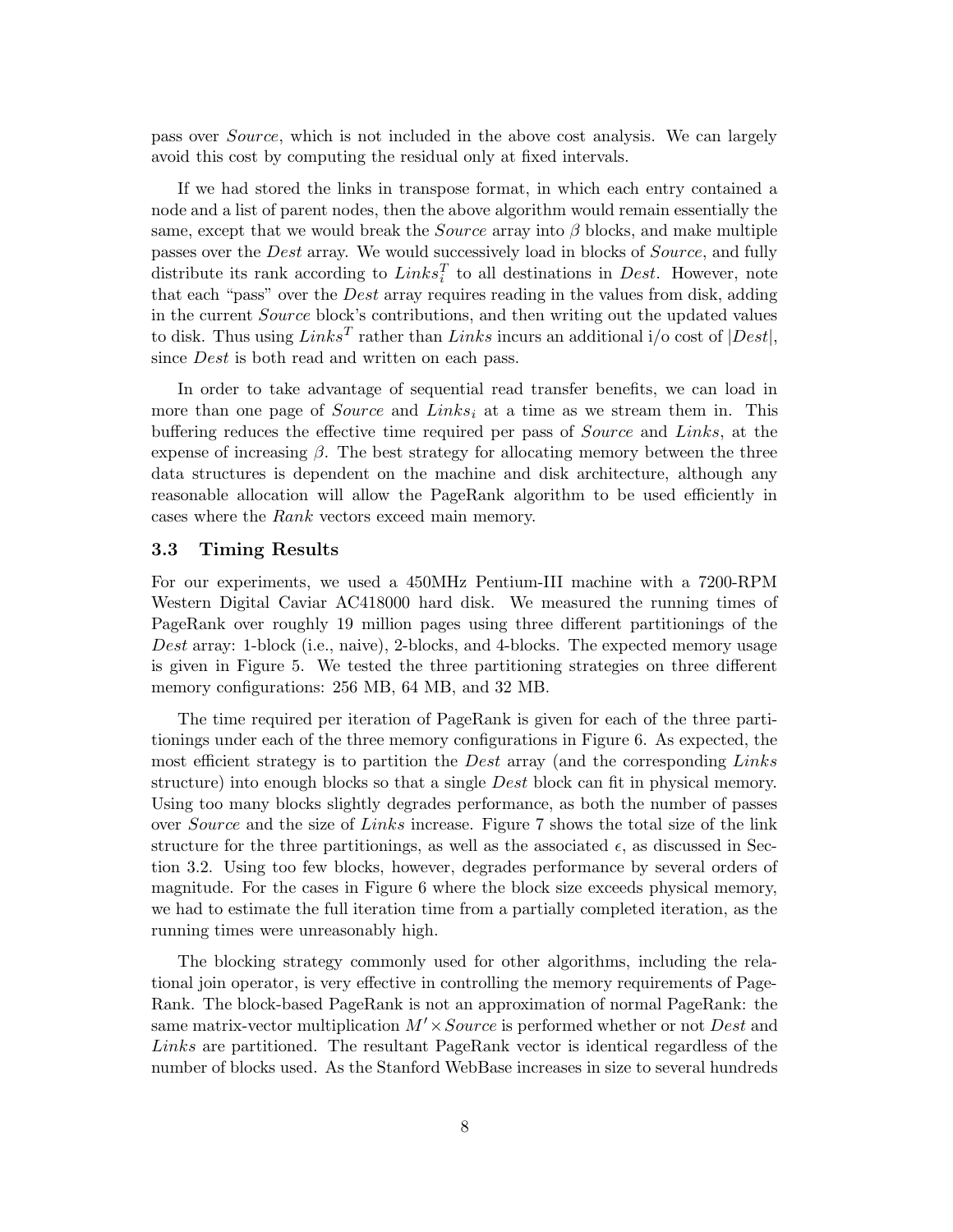| Number of Blocks | <b>Expected Working Set</b> |  |
|------------------|-----------------------------|--|
|                  | 72 MB                       |  |
| 2                | 36 MB                       |  |
|                  | 18 MB                       |  |

Figure 5: Expected Memory Usage



Figure 6: Log Plot of Running Times

| Number of Blocks | Size of Links | E    |
|------------------|---------------|------|
|                  | 1.01 GB       |      |
| 2.               | $1.14$ GB     | 0.13 |
|                  | $1.29$ GB     | 0.28 |

Figure 7: Link Structure Growth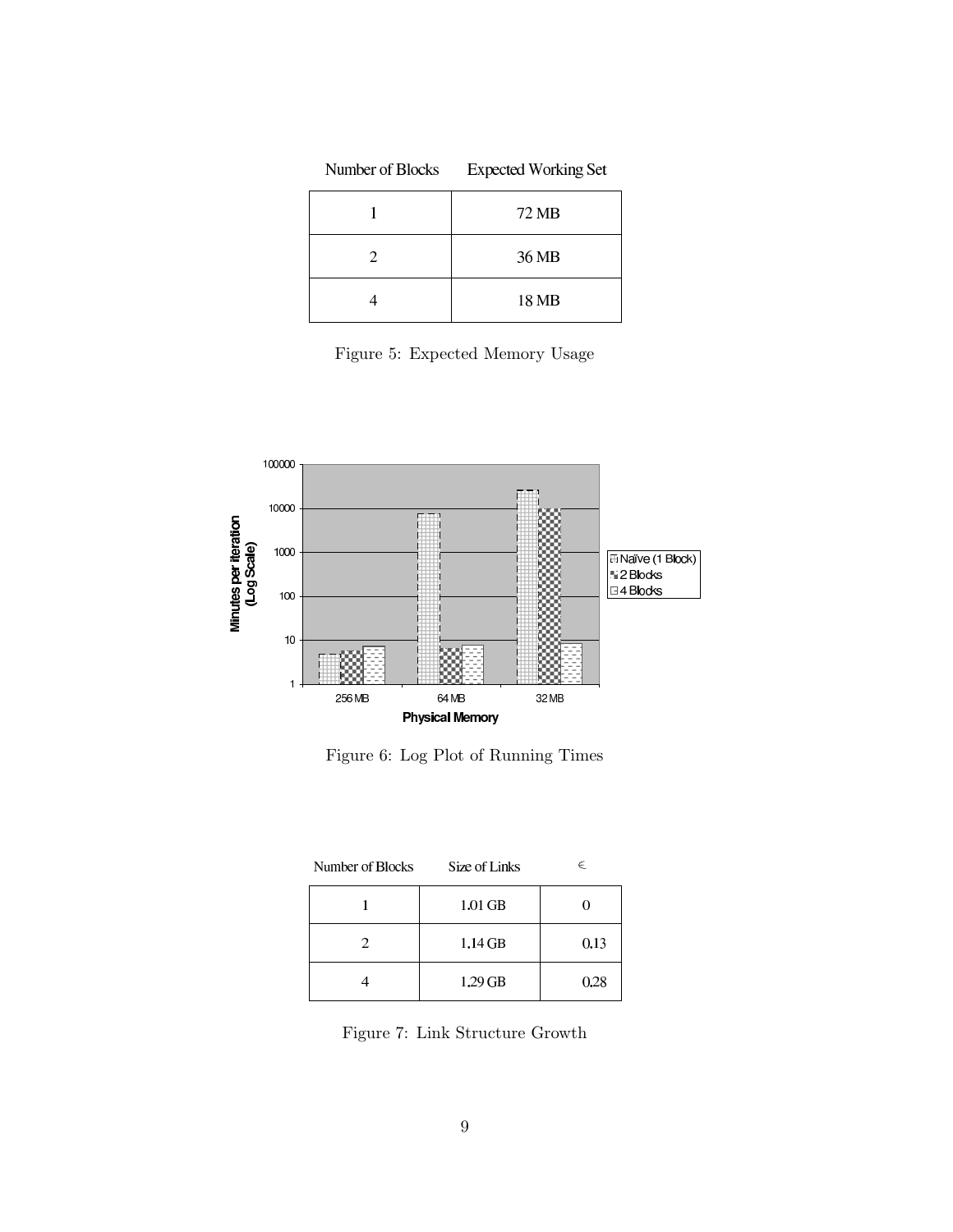of millions of pages, the block-oriented technique will be essential in computing Page-Rank, even on machines with fairly large amounts of main memory. Furthermore, the block-oriented technique will be necessary for allowing individual users to compute their own personalized PageRank.

# 4 Accuracy

When computing PageRank, we can use either single-precision or double-precision values for the Source and Dest arrays. Using double-precision for Source and Dest, however, would adversely affect the running time by doubling the sizes of the two vectors. Here we show that single-precision Source and Dest vectors are sufficient. Double-precision values should be used for any individual variables, such as the current residual or the current total rank. These individual variables of course have negligible impact on the memory footprint.

The use of single-precision Rank vectors does not lead to significant numerical error. We computed PageRank for 100 iterations using single-precision Source and Dest vectors. We converted the final computed PageRank vector to the equivalent double-precision vector, and performed a double-precision iteration step to get an accurate value for the residual:  $2.575 \times 10^{-4}$ . We then recomputed PageRank for 100 iterations using exclusively double-precision vectors, but found that the residual of the final vector had not noticeably improved:  $2.571 \times 10^{-4}$ .

# 5 Convergence Analysis

Although PageRank is guaranteed to converge given the conditions mentioned in Section 2, there are several measures we can use to analyze the convergence rate. The residual, which is the norm of the difference of the PageRank vectors from two successive iterations as discussed in Section 2, is one possible measure of the convergence. A more useful approach to analyzing the convergence involves looking at the ordering of pages induced by the Rank vector. If the PageRank values will be used strictly for determining the relative importance of pages, the convergence should be measured based on how the ordering changes as the number of iterations increases. In this section, we will discuss various techniques for analyzing the convergence of induced orderings. Depending on the final application of the rankings, we can concentrate on the ordering induced over all pages or on the ordering induced over results to specific queries. We will first discuss global orderings, and then look at query specific orderings.

### 5.1 Global Ordering

The global ordering induced by PageRank provides an insightful view into the convergence rate. We analyze the convergence of the induced ordering in two ways: a histogram of the difference in positions of pages within two orderings, and a similarity measure between two ordered listings.

When analyzing the change in page ordering while varying the number of iterations, we are more concerned with instability among the top ranked pages; whether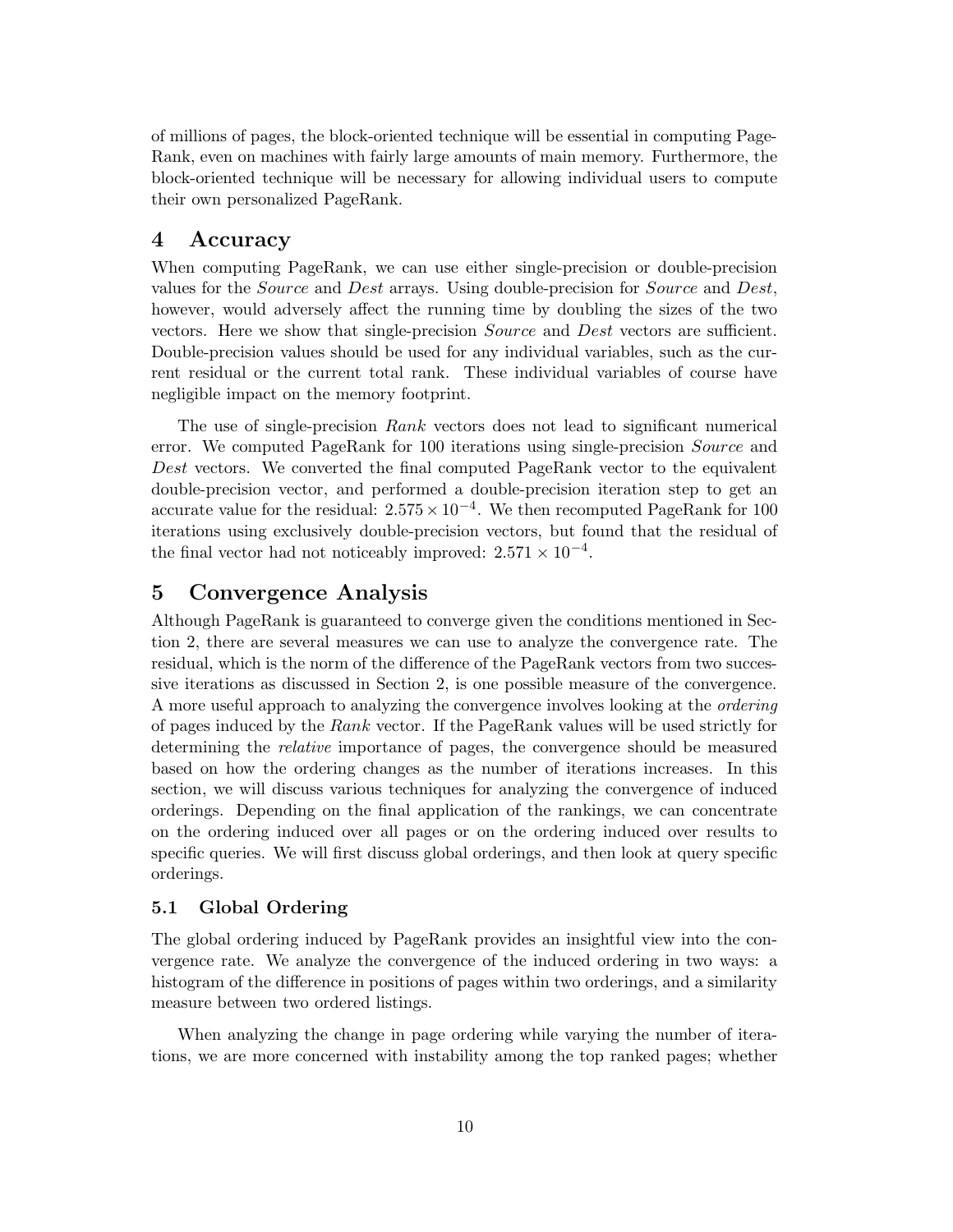

Figure 8: Histograms of Position Difference

or not we deem that a particular page is the least important or the second least important is usually irrelevant.

Figure 8 shows histograms, with a bucket size of 100, of position differences for the orderings induced by various numbers of iterations, when compared with the ordering induced by 100 iterations. We considered a page if and only if at least one of the orderings placed it among the top 1 million, to account for our intuition that the ordering among highly ranked pages is more significant. For the ordering induced by 50 iterations, we see that the bulk of pages occur at similar positions as in the ordering induced by 100 iterations.

We now turn to the similarity measure. In many scenarios, we are only concerned with identifying the top pages – we may not necessarily need an exact ordering among them. For instance, if we only have the resources to index (or otherwise process) a small subset of the web, we might choose to concentrate on the (unordered) set of the most highly ranked pages. We define the *similarity* of two sets of pages  $A$  and  $B$ to be  $\frac{|A \cap B|}{|A| |B|}$  $\frac{|A||B|}{|A\cup B|}$ . To visualize how closely two ordered rankings agree on identifying the top pages, we successively compute the similarity among the top  $n$  pages according to each ordering, as  $n$  is increased in stepped increments. Figure 9 is a graph of the similarity of orderings as  $n$  is increased, in steps of 100, to 1 million pages. Here we see that the ordering induced by only 25 iterations agrees very closely with the ordering induced by 100 iterations on what the top pages are.

#### 5.2 Query Specific Ordering

PageRank is currently used predominantly for the ranking of search results. Although analyzing the global ordering is useful in certain applications, we show here that much of the instability in the ordering across iterations tends to affect the relative rankings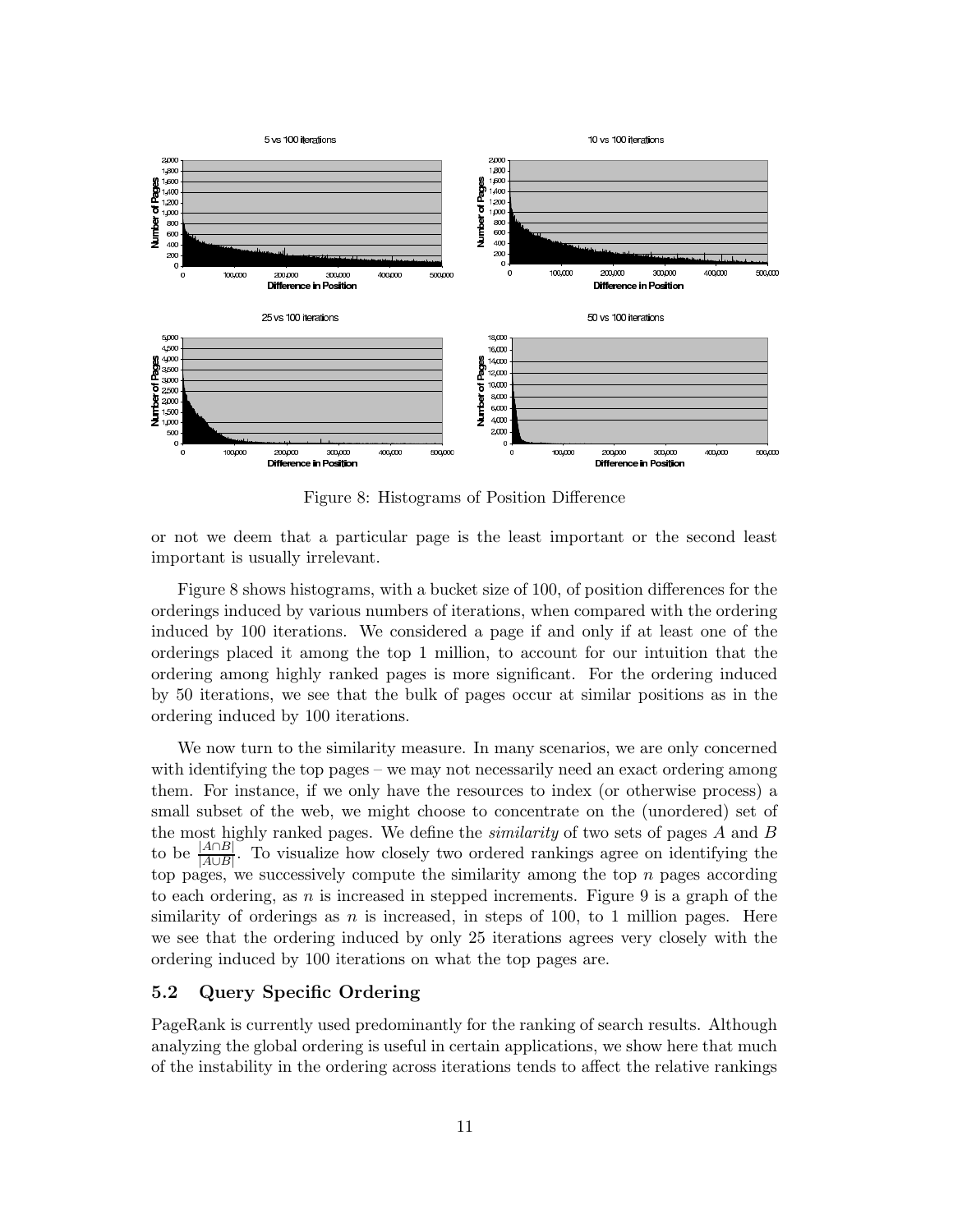

Figure 9: Global Similarity

only of unrelated pages. Just as we are often more concerned with instability among highly ranked pages, we are also often more concerned with instability among pages that are likely to co-occur in the results of a search query.

As before, PageRank is computed only once, yielding a global ordering over web pages. When investigating query-specific ordering, however, we take a subset of these pages, corresponding to the results of a conjunctive search query, and analyze the relative ordering of pages within this result set. Here we analyze the convergence for the induced orderings of the results of two typical search queries. For the *games* query, we retrieved the urls of all pages in the WebBase that contained the words 'action', 'adventure', 'game', 'role', and 'playing'. For the *music* query, we retrieved the urls of all pages that contained the words 'music' and 'literature'. Out of the roughly 20 million pages used for the query, 1,567 urls satisfied the games query, and 19,341 urls satisfied the music query. We can see in Figures 10 and 11 that the orderings induced by only 10 iterations agree fairly well with the orderings induced by 100 iterations. The PageRank process seems to converge very quickly when viewed in the context of query results.

The residual vector  $M' \times Rank_i - Rank_i$ , while appealing in a mathematical sense, is only a myopic view of the convergence rate. Looking at the induced ordering provides a more practical view of the convergence behavior. The techniques we discussed are applicable in a broader context as well – we have used them to measure the difference in orderings induced by various personalizations of PageRank, in which the number of iterations remains constant.

### 6 Future Work

Personalization of web-based information retrieval will become an increasingly important area of research as the amount of available data on the web continues to grow.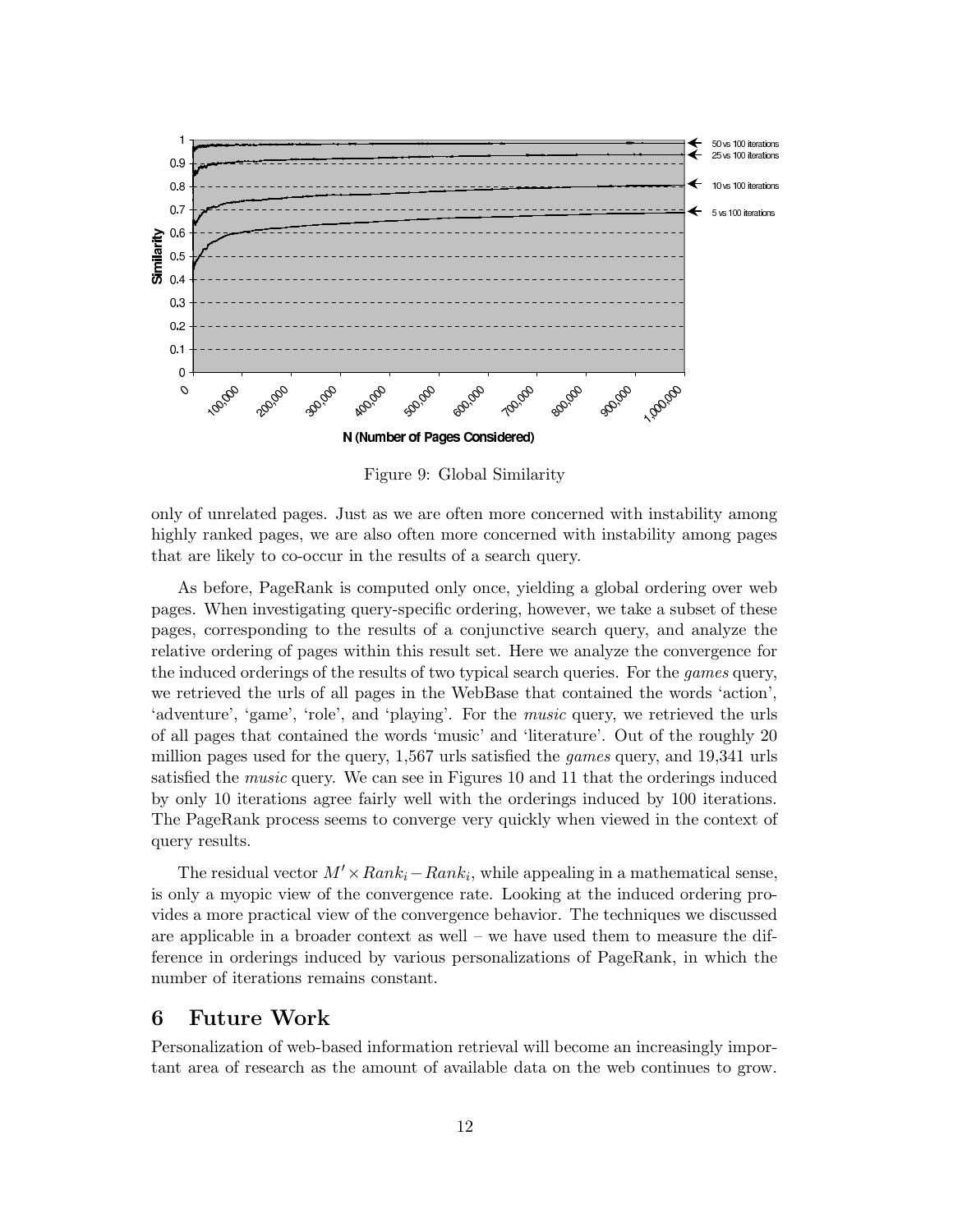

Figure 10: Games Query Similarity



Figure 11: Music Query Similarity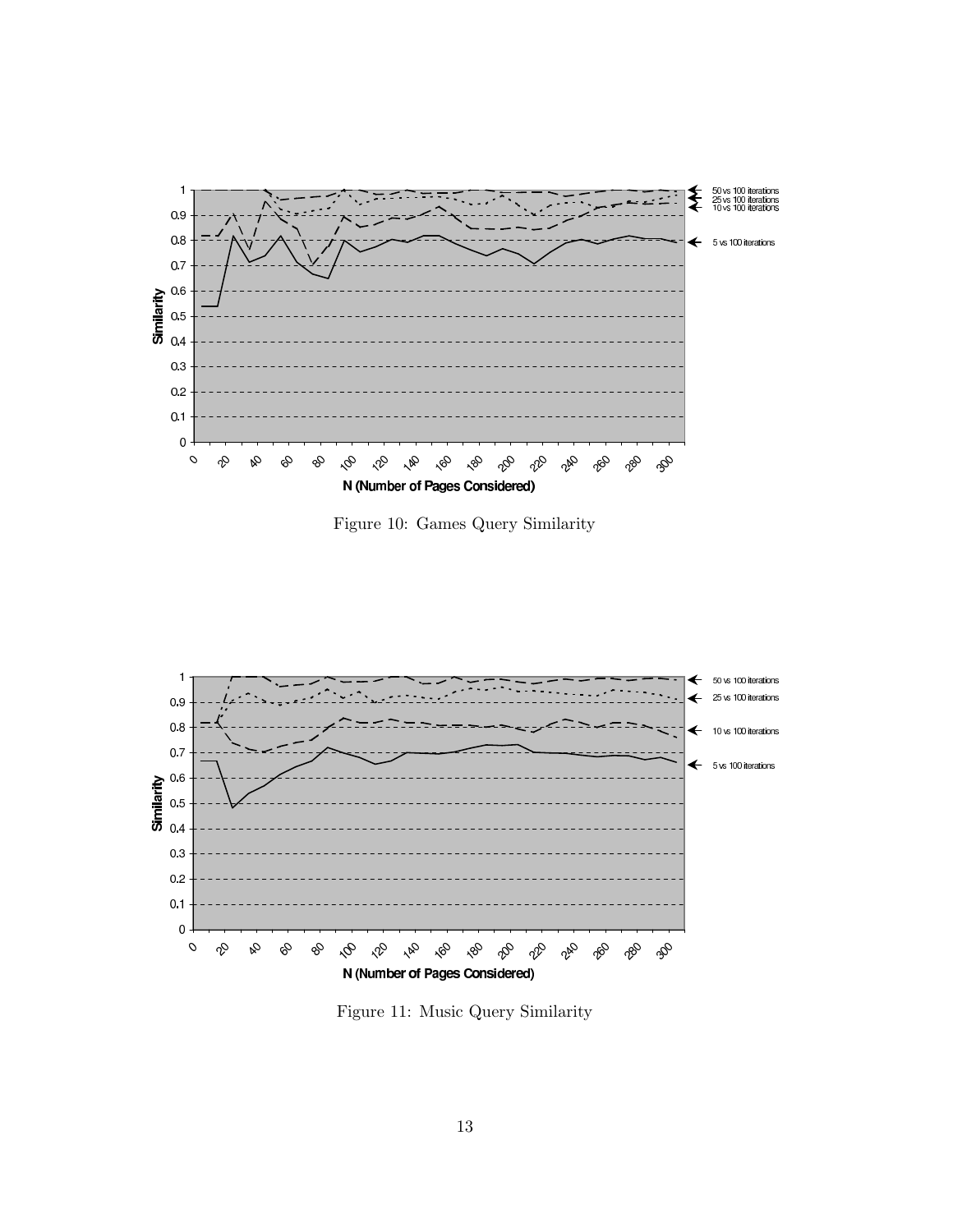We have shown that PageRank can be computed efficiently on modestly equipped machines, suggesting that individual users can compute their own personalized Page-Rank vectors. We will be investigating the most effective means of constructing the personalization vector, as discussed in Section 2, so that the resultant ranking vector best captures the user's notion of the importance of a page. We envision utilizing a user's browsing history and bookmark collection to build the personalization vector.

In Section 5.2 we empirically showed that an accurate PageRank vector can be computed in as few as 10 iterations, if accuracy is measured in the context of the induced ordering of results to conjunctive search queries. This convergence result suggests further experiments to determine to what extent the exact nature of the query affects how many iterations are needed before the induced ordering of the query result stabilizes. Using the methods discussed in this paper for analyzing the effect on induced ordering, we will further explore techniques for speeding up PageRank computation while minimizing the loss of accuracy.

## 7 Conclusion

Algorithms harnessing the link structure of the web are becoming increasingly useful as tools to present relevant results to search queries. Although the PageRank algorithm is based on a simple idea, scaling its implementation to operate on large subgraphs of the web requires careful arrangement of the data. We have demonstrated that PageRank can be run on modestly equipped machines. We have determined that single-precision Rank vectors are sufficient for accurate computation. We have presented several ways of analyzing the convergence of the algorithm, based on the ordering induced on web pages by the Rank vector. By looking at the ordering induced on specific query results, we have shown that even as few as 10 iterations can provide a useful ranking assignment. Given the timing results of Section 3.3, this convergence rate implies that we can compute a useful PageRank vector on a modestly equipped machine in roughly an hour, demonstrating the feasibility of client-side computation of personalized PageRank.